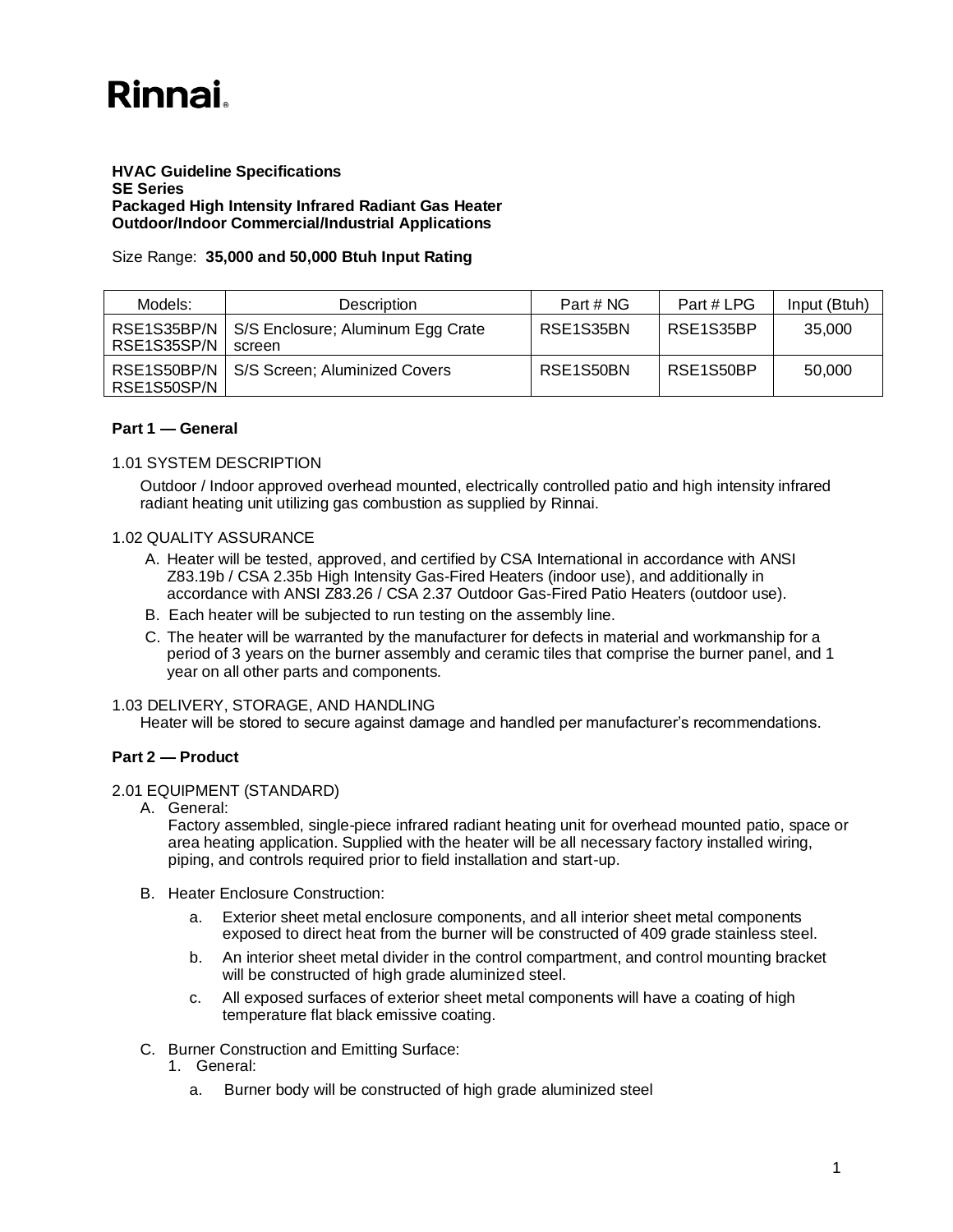- b. The radiant surface will be comprised of a panel of porous ceramic burner tiles with indentation surface technology creating 372 indentations in the tile radiating surface that increases the emitting surface area by 50%.
- c. Ceramic tiles will have a homologous grid of approximately 3400 needled perforations that differ not more than +/- 0.001 inch (0.03 mm) in diameter to create a homogeneous radiant surface.
- d. Ceramic tiles will have machined perimeter edges so that the burner panel assembly requires no gasket material between contiguous tiles.
- e. The perimeter of the ceramic tile burner panel will be seated to the heater body utilizing an innocuous ceramic gasket material.
- f. The ceramic tile burner will attain an operating surface temperature of  $1740^{\circ}$ F (950 $^{\circ}$ C). The ceramic tiles will be able to withstand temperatures of 1832°F (1000°C).The ceramic tiles will have an inner porosity of 66% or more to ensure sufficient thermal insulation between radiant burner surface and mixing chamber.
- g. The gas/air fuel will be introduced to the burner mixing chamber through a single venturi located at one end of the mixing chamber.
- D. Controls and Safeties:
	- 1. General:
		- a. Each individual burner panel will have solid state direct spark ignition and flame sensor control that is dedicated to maintain and secure the operation of that burner panel
		- b. Heater gas and ignition controls will be readily accessible for servicing.
	- 2. Ignition and Flame Control:
		- a. Heater will be complete with a low voltage (25Vac), solid state direct spark to pilot ignition and ionization flame sensing control module. Electrical Rating: 25Vac, 60Hz with current rating of 0.2A at 25Vac
		- b. Heater will be complete with an igniter/sensor with separate electrodes for spark ignition of pilot and flame sensing of burner.
		- c. On call for heat the Fenwal 35-60 control will reset, perform a self check routine, flash the diagnostic LED for up to four seconds. The gas valve, pilot, and spark are energized commencing the trial for ignition period. When flame is detected during the trial for ignition, spark is shutoff immediately and the gas valve and pilot remain energized. The thermostat and main burner flame are constantly monitored to assure the system continues to operate properly. When the thermostat is satisfied and the demand for heat ends, or the power supply is interrupted, the gas valve is de-energized.
		- d. Flame Failure Multi Trial Ignition: Should the main burner fail to ignite, or the flame is not detected during the first trial for ignition period, the gas valve is de-energized and the control goes through an interpurge delay before another ignition attempt. The control will attempt two additional ignition trials before going into soft lockout and the valve relay is de-energized.
		- e. If the thermostat continues to call for heat after 30 minutes the control will automatically reset and retrial the ignition sequence. Soft lockout and retrial will continue until the power supply is interrupted.
		- g. To complete the direct spark to pilot ignition system the heater will incorporate a gas control, 25Vac transformer, and:
			- i) For space heating application an Infrared Setback Thermostat as supplied by the manufacturer of the heater
			- ii) Or for outdoor patio heating a system control panel as supplied by the manufacturer of the heater
	- 3. Gas Control:
		- a. Heater will be complete with a direct ignition gas control with a manual valve, two automatic operators, and a pressure regulator Electrical Rating: 24Vac, 60Hz; draw 0.5A with both operators energized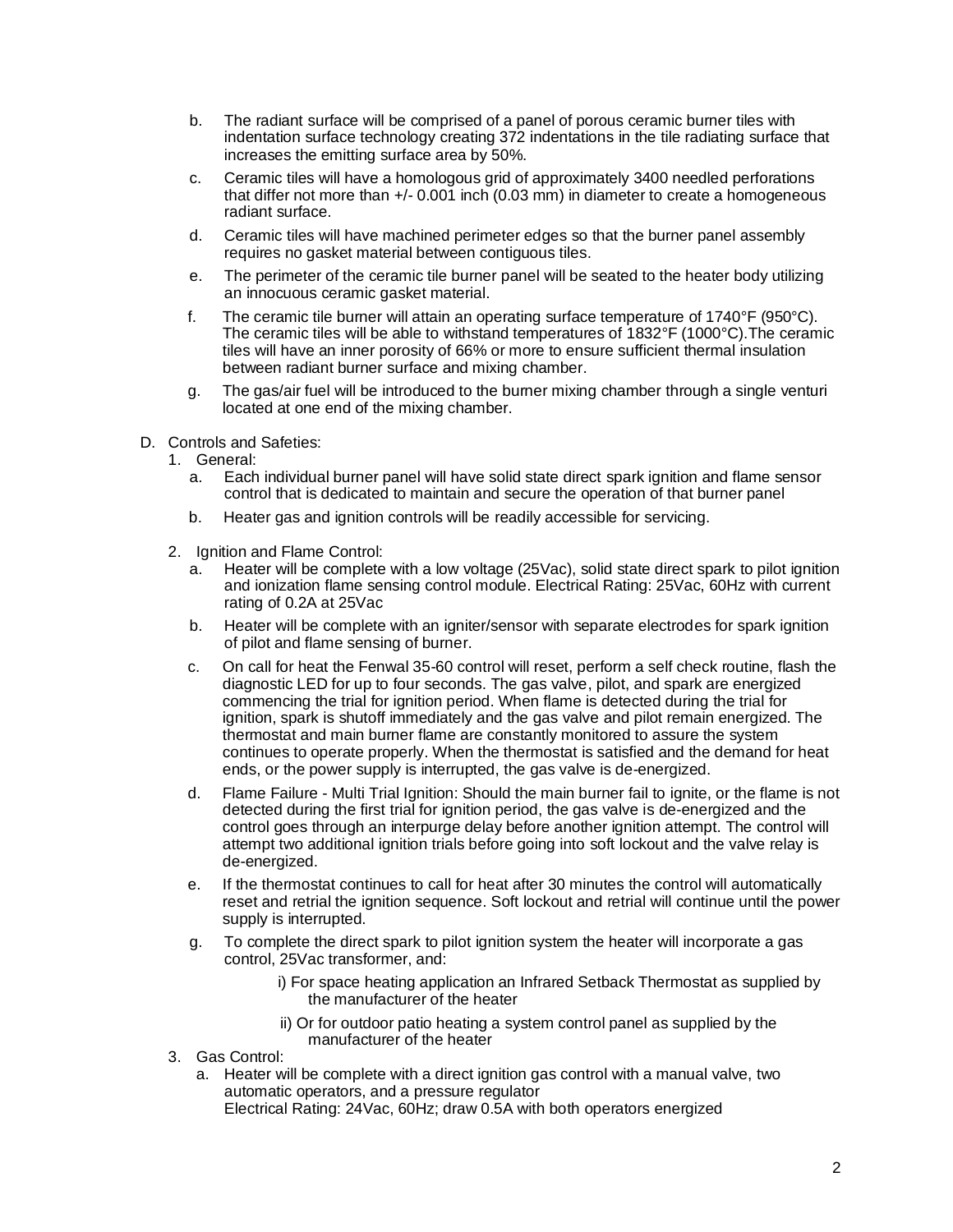- b. The gas control will have an inlet pressure tap and an outlet pressure tap to facilitate measurement of gas supply and manifold pressures during servicing.
- c. Heater will be complete with a  $\frac{1}{2}$ " pipe nipple and  $\frac{1}{2}$ " union with  $\frac{1}{2}$ " female NPT for connection to the gas supply.
- 4. Heater Zone Temperature Control:
	- a. Space Heating: Each heater zone will be controlled by a 24 Vac infrared set-back thermostat (refer Part 4.01), or other 24 Vac thermostat as supplied by the manufacturer
	- b. Outdoor Patio Comfort Heating: Heaters or heater zones will be controlled by a Patio Control Panel (refer Part 4.02) as supplied by the manufacturer
- 5. Indoor Installation Requirements and Mechanical Exhaust:
	- a. Installation in Canada:
		- i. Gas fired infrared radiant heating system installation will comply with the manufacturer's installation instructions, the current national Natural Gas and Propane Installation Code B149.1 and all applicable local codes.
		- ii. The gas fired infrared radiant heating system will be provided with mechanical ventilation at a rate of 300 cfm for each 100,000 Btuh system input or fraction thereof. The ventilation system will be interlocked so that any reduction of the ventilation rate will cause the shutdown of the interlocked heater or group of heaters.
	- b. Installation in the USA:
		- i. Gas fired infrared radiant heating system installation will comply with the manufacturer's installation instructions, the current National Fuel Gas Code, ANSI 223.1 standards, and all applicable local codes.
		- ii. Natural or mechanical exhaust will be provided for the gas fired infrared radiant heating system at a rate of 4 cfm for every 1,000 Btuh of natural gas system input, or at a rate of 4.5 cfm for every 1,000 Btuh of propane gas system input.
- E. Electrical Requirements:
	- a. Power supply wiring (25Vac, 60Hz) will connect to the heater ignition module as per the wiring diagram in the manual supplied by the manufacturer.
	- b. For each heater or zone of heaters the installer will provide a 120V/24V/60HZ transformer with a capacity of 40VA for the first heater plus 20VA for each additional heater in the zone.

# **Part 3 — Performance**

# **3.01 Combustion**

Heater will ensure controlled surface combustion with complete conversion of fuel and clean combustion with resultant combustion products  $CO<sub>2</sub>$ , H<sub>2</sub>O,  $O<sub>2</sub>$  and N<sub>2</sub> and will produce limited volumes of noxious components CO (< 100 ppm) and NOx (<20 ppm)

# **3.02 Safety**

Clearances to combustibles in all directions will be defined individually per heater in the technical manual as certified by CSA international.

- 1. Models RSE1S35BP, RSE1S35BN, RSE1S35SP, RSE1S35SN (35,000 Btuh input):
	- a. When installed outdoors a minimum required clearance to combustibles will not exceed 13" above the heater when oriented in a horizontal mounting position, and will not exceed 17" above the heater when angle oriented up to 30° from horizontal mounting position
	- b. When installed indoors a minimum required clearance to combustibles will not exceed 18" above the heater when oriented in a horizontal mounting position, and will not exceed 20" above the heater when angle oriented up to 30° from horizontal mounting position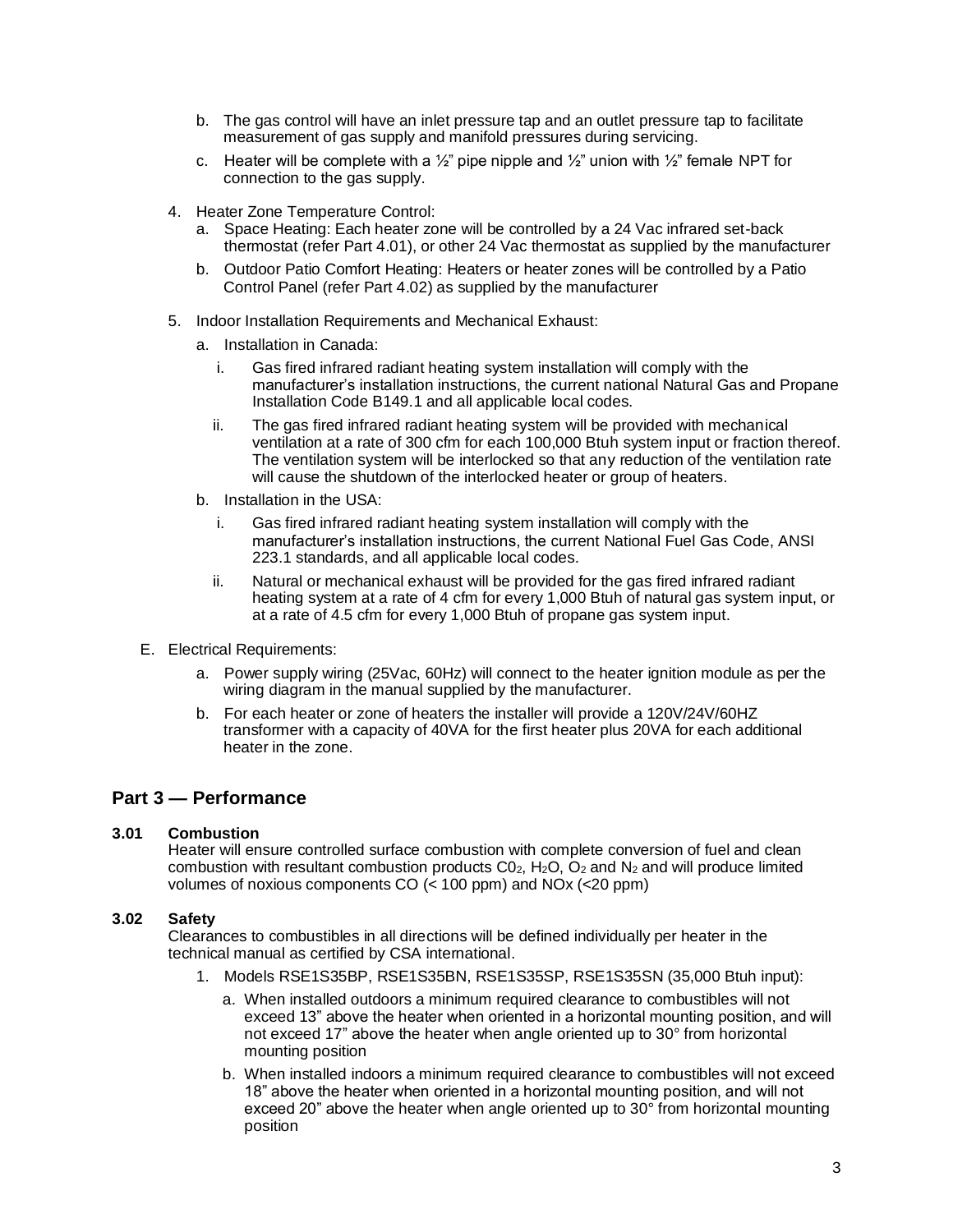- 2. Models RSE1S50BP, RSE1S50BN, RSE1S50SP, RSE1S50SN (50,000 Btuh input):
	- a. When installed outdoors a minimum required clearance to combustibles for will not exceed 16" above the heater when oriented in a horizontal mounting position, and will not exceed 20" above the heater when angle oriented up to 30° from horizontal mounting position
	- b. When installed indoors a minimum required clearance to combustibles for will not exceed 21" above the heater when oriented in a horizontal mounting position, and will not exceed 25" above the heater when angle oriented up to 30° from horizontal mounting position

# **3.03 Energy Efficiency (Radiant Efficiency)**

The heater burner will produce and emit high intensity radiant heat energy. The radiant coefficient (radiant output in relation to heat input, corrected dry value) will not be less than 0.45 (45% radiant heat output) for inputs up to *5*0,000 Btuh as tested and certified by CSA International according to ANSI Z83.19A-2002 ~ CSA 2.35A - 2002 B and/or European Standard EN 419-2 (Test B methodology). The convection heat coefficient of the burner will not be more than 55% for inputs up to 50,000 Btuh.

## **3.04 Submissions - Proof of Performance**

The project submission will include written results of the radiant coefficient testing of the complete heater as produced by CSA International or other accredited certification test facility.

If a proposed radiant heater is unable to attain the minimum 45% radiant coefficient, a proposal submission will include:

- Written results from a Nationally Recognized Testing Laboratory (NRTL) for certification stipulating the radiant coefficient of the proposed heater
- The required quantity and input rating of the proposed radiant heater to attain the necessary radiant heat to the floor to satisfy the heating design condition of the specified radiant heating system
- The hourly gas consumption rate and resultant volumes of the products of combustion C02, CO and NOx of the proposed radiant heater to enable comparison to the specified radiant heater

# **Part 4 — Accessories / Ancillaries**

## **4.01 Temperature Control: Indoor Space Heating**

A. GENERAL

Infrared Setback Thermostat will sense both infrared radiant temperature and ambient temperature to realize accurate comfort control. The setback feature will automatically reduce the set operating temperature by 9F° (5C°) when area lighting level is reduced due to an unoccupied condition.

- a. The thermostat will be comprised of a metal dome that will attach to a mounting plate using two metal screws. All control circuitry and comfort temperature selection controls will be mounted inside of the metal dome enclosure to protect the circuitry and provide resistance to tampering with temperature settings.
	- i. Optionally tamper proof screws for mounting of the metal dome to the mounting plate will limit access to thermostat settings to authorized personnel with access to the special tool required to manipulate the screws
- b. The thermostat will sense both infrared and ambient temperature and average the two to maintain the comfort temperature setting within the heat zone
- c. The thermostat will incorporate automatic temperature setback of 9F° (5C°) during an unoccupied condition. A photoconductive cell will be used to sense occupancy within the heater zone by sensing illumination. Resumption of the occupied state illumination level will return thermostat temperature control to full comfort setting. A switching mechanism will allow calibration of the photoconductive cell to the base illumination level for occupied